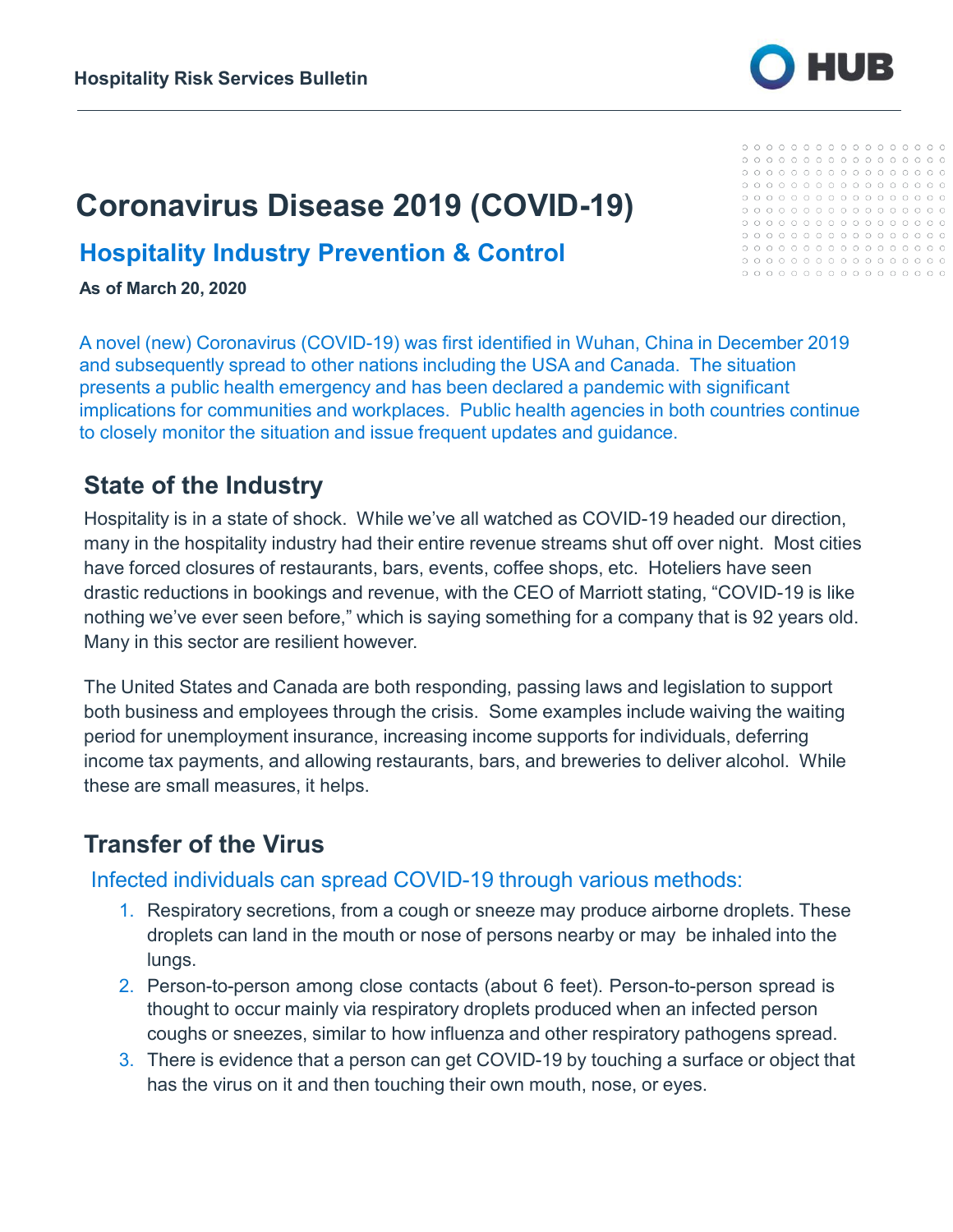# **Center for Disease Control (CDC) Recommendations**

#### CDC Strategies for Minimizing Workplace Exposure

- 1. Encourage sick employees to stay home if employees are showing symptoms they should get checked out by a healthcare professional.
- 2. Separate sick employees who appear to have acute respiratory illness symptoms – e.g.: cough, shortness of breath – upon arrival to work or who become sick during the day. They should be evaluated by a healthcare professional immediately.
- 3. Emphasize site sanitation and good personal hygiene practices including frequent hand washing, sneezing and coughing etiquette, and social distancing as much as practical.
- 4. Project housekeeping should be undertaken to start or increase routine cleaning and disinfection of frequently touched surfaces such as doorknobs, elevators, offices, radios, stair rails, etc. Use of suitable disposable wipes is encouraged.

# **Tips for the Hospitality Employer**

The Hospitality industry is one of the top industries disrupted by coronavirus. With both employees and the general public within close proximity within hospitality businesses, a virus can spread much more easily. Historically, since 2015 Americans have spent more time at restaurants than at grocery stores. With restaurants and hotels closing down to help slow down the COVID19 progression, customers are no longer spending money at restaurants or in the tourist industry in general.

- Encourage good personal hygiene and provide additional hand sanitizer.
- Every business within the hospitality industry should have a contract in place with cleaning and disinfecting vendors in order to minimize COVID19 exposure to both employees and the general public.
- Develop a crisis response to pandemics by:
	- Identifying critical staffing levels
	- Developing robust plan for contingencies
	- Identify and communicate operational priorities.
- Once contingencies in are in place, it is important to remember any outside vendors or contractors hired should submit to the company
	- Certificates of Insurance
	- Hold Harmless Agreements
	- Contracts in Place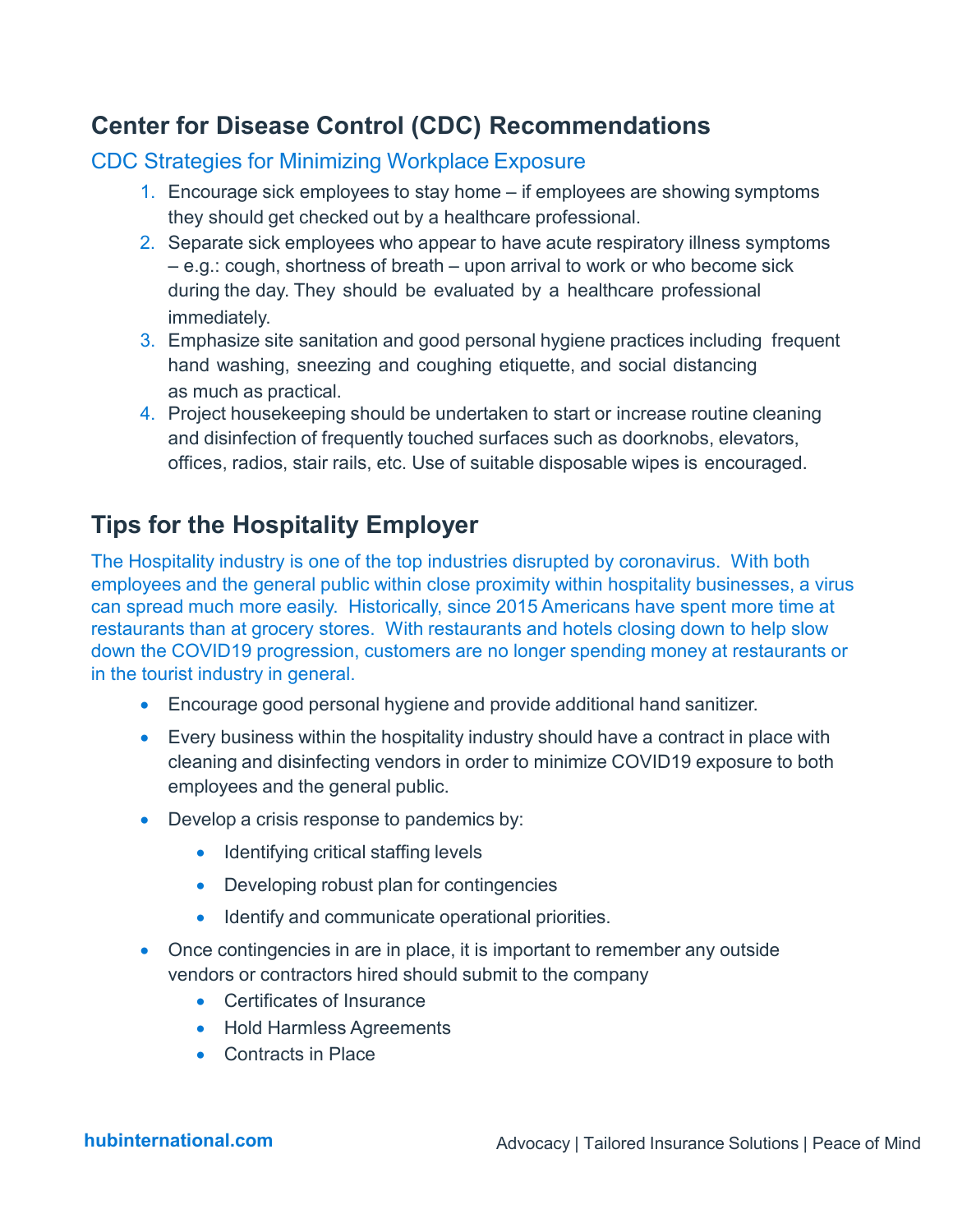# **Tips for the Hospitality Employer (cont.)**

- During a pandemic, travel stops and hotels are typically shut-down or limit consumers coming in and out of their hotel. Having preventative measures in place such as:
	- Routine checks of the facility
	- Ensuring fire protection and detection are still in operation
	- Maintain fire protection inspections
	- Ensuring adequate heating for the building to prevent potential freezing of pipes in cold weather areas.
- Because of the pandemic, several industries (including the restaurant industry) has started to offer delivery services they didn't historically offer to their customer. Employees who are delivering food to customers open up a Hired Non-Owned auto exposure. Businesses must alert their carrier of the new exposure for delivery services, as this must be added to your policy in order for you to be covered in the event of an incident. In order to limit both employee and liability exposure, we recommend:
	- Employees limiting contact with customers
	- Requiring credit card payments only and including a designated pick-up spot or window for takeout orders.
	- Employers should also implement a hired non owned fleet program, including MVR reviews, obtaining Certificate of Insurance review and include a formal safety policy, reviewed and signed off on by employees and management.
- Cyber Security Threats
	- With an increased amount of employees working remote, cyber threats are becoming much more prevalent. This is primarily done through ransomware and email phishing that could lead to credential theft, financial fraud, and more.
	- This is a good time to reinforce internal cyber security protocols, training procedures, and alert your employees of this increased risk.
	- Make sure employees:
		- Report suspicious emails to management.
		- Never click and suspicious links or attachments.
		- Verify all requests of data or monetary exchanges prior to sending
		- Never respond to spam in any way.